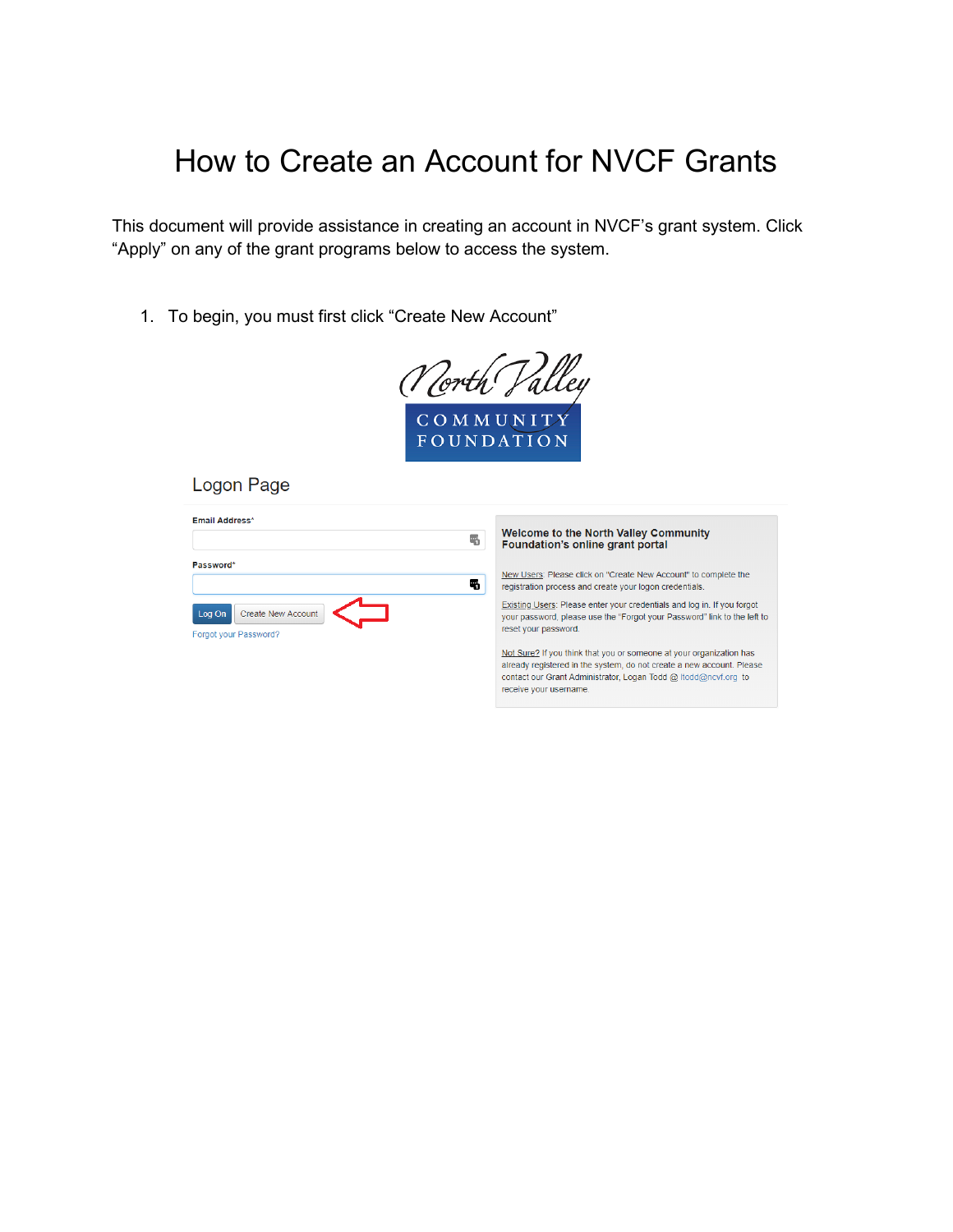2. You will first enter information about your organization. All of the information you enter here will be retained, meaning that you will not have to enter this again for any grant you apply for in the future **(Note: This is for the organization you are applying on behalf of, your personal information will be on the next step.)** If you are applying as an individual, use your name and put "N/A" for EIN/Tax ID. When all required fields are filled, click "Next".

**Create New Account** 

| If you already have an Account, click the 'Cancel Account Creation' button to go to the Logon page        |                                                       |
|-----------------------------------------------------------------------------------------------------------|-------------------------------------------------------|
| Using the browser's back button will delete your registration information.                                |                                                       |
| (i) This registration process has multiple steps you must complete before you can apply.                  |                                                       |
| Fields with an asterisk (*) are required.                                                                 |                                                       |
| Organization Information                                                                                  |                                                       |
| <b>Organization Name*</b>                                                                                 | EIN / Tax ID (##-#######)                             |
| If you are applying as an individual, please enter your full name here (first name last name = Sue Smith) | If you are applying as an individual, please enter NA |
| $\triangleq$                                                                                              |                                                       |
| Organization Name is Required                                                                             |                                                       |
| <b>Web Site</b>                                                                                           | Telephone Number (###-###-#### x###)*                 |
|                                                                                                           |                                                       |
| <b>Organization Email</b>                                                                                 | Address 1*                                            |
|                                                                                                           |                                                       |
| <b>Address 2</b>                                                                                          | City*                                                 |
|                                                                                                           |                                                       |
| State*                                                                                                    | Postal Code*                                          |
|                                                                                                           |                                                       |
| Country                                                                                                   |                                                       |
|                                                                                                           |                                                       |
|                                                                                                           | Next :                                                |
|                                                                                                           |                                                       |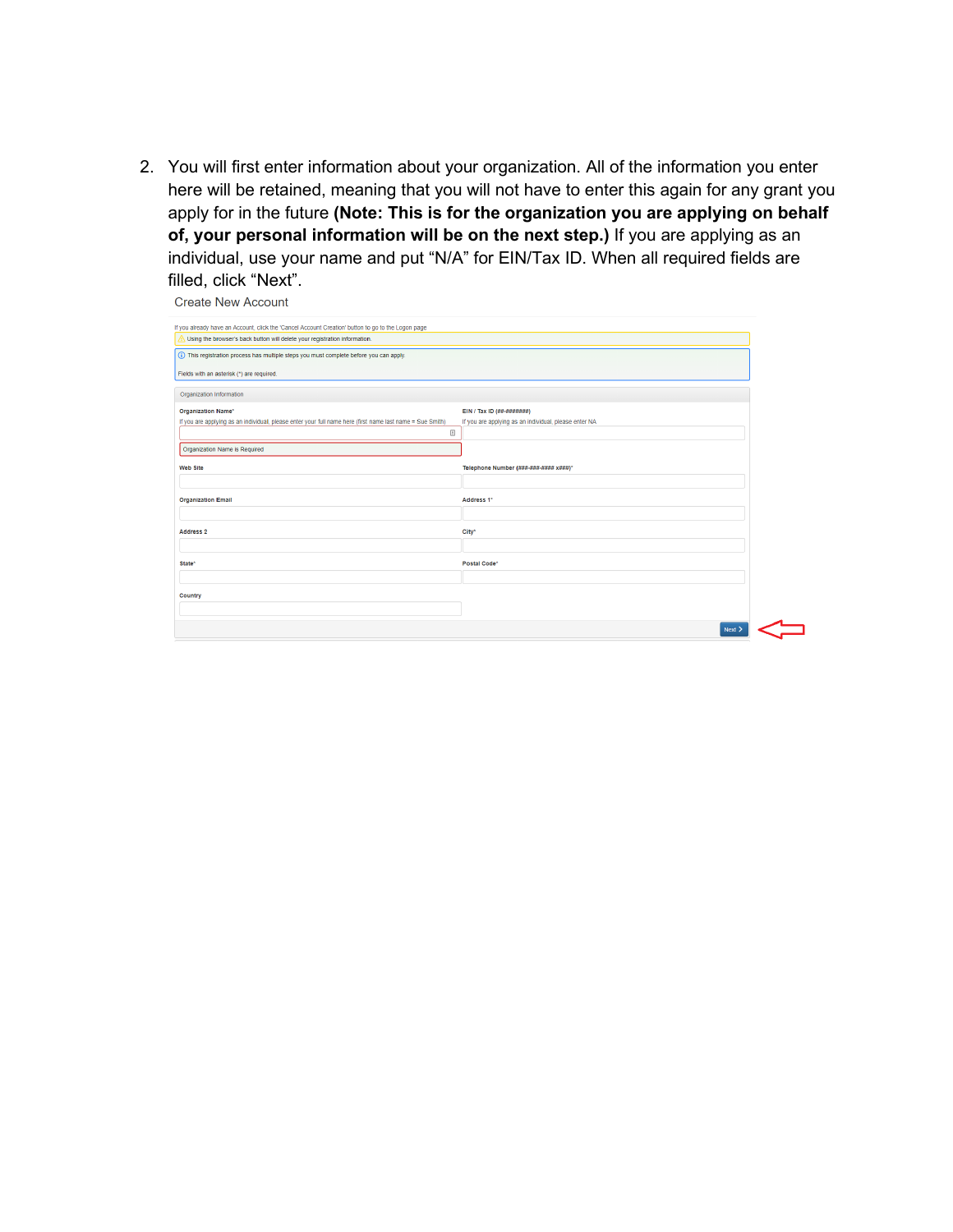3. Next, you will fill in your personal information as a representative of the organization. There is a button at the top that allows you to copy the address from the Organization Information section in the previous step. **Note that the email address you use will be your username**. When you are finished, click "Next".

| Organization Information               |                                |  |
|----------------------------------------|--------------------------------|--|
| User Information                       |                                |  |
| Copy Address from Organization         |                                |  |
| Prefix (Mr, Mrs, Ms, etc.)*            | First Name*                    |  |
|                                        |                                |  |
| Prefix (Mr, Mrs, Ms, etc.) is Required |                                |  |
| <b>Middle Name</b>                     | Last Name*                     |  |
|                                        |                                |  |
| Suffix (Sr, Jr, III, etc.)             | <b>Business Title*</b>         |  |
|                                        |                                |  |
| Email / Username*                      | Email / Username Confirmation* |  |
| $\quad \  \  \, \boxdot$               | $\boxtimes$                    |  |
| Telephone Number (###-###-#### x###)*  | Mobile Number (###-###-####)   |  |
|                                        |                                |  |
| Address 1*                             | Address 2                      |  |
|                                        |                                |  |
| City*                                  | State <sup>*</sup>             |  |
|                                        |                                |  |
| Postal Code*                           | Country                        |  |
|                                        |                                |  |
|                                        |                                |  |
| < Previous                             | Next                           |  |

4. Once you click "Next", you will be prompted to create a password. This would be a good time to write down your username and password for future reference. When you are finished, click "Create Account".

| <b>Create New Account</b>                                                                                                                                     |                   |                      |
|---------------------------------------------------------------------------------------------------------------------------------------------------------------|-------------------|----------------------|
| If you already have an Account, click the 'Cancel Account Creation' button to go to the Logon page                                                            |                   |                      |
| Using the browser's back button will delete your registration information.                                                                                    |                   |                      |
| (i) This registration process has multiple steps you must complete before you can apply.                                                                      |                   |                      |
| Fields with an asterisk (*) are required.                                                                                                                     |                   |                      |
| Organization Information                                                                                                                                      |                   |                      |
| User Information                                                                                                                                              |                   |                      |
| Password                                                                                                                                                      |                   |                      |
| Passwords must be at least six characters long and may contain capital or lowercase letters, numbers, or any of the following special characters: !@#\$%&*()_ |                   |                      |
| Password*                                                                                                                                                     | Confirm Password* |                      |
|                                                                                                                                                               |                   |                      |
| < Previous                                                                                                                                                    |                   | <b>Create Accoun</b> |